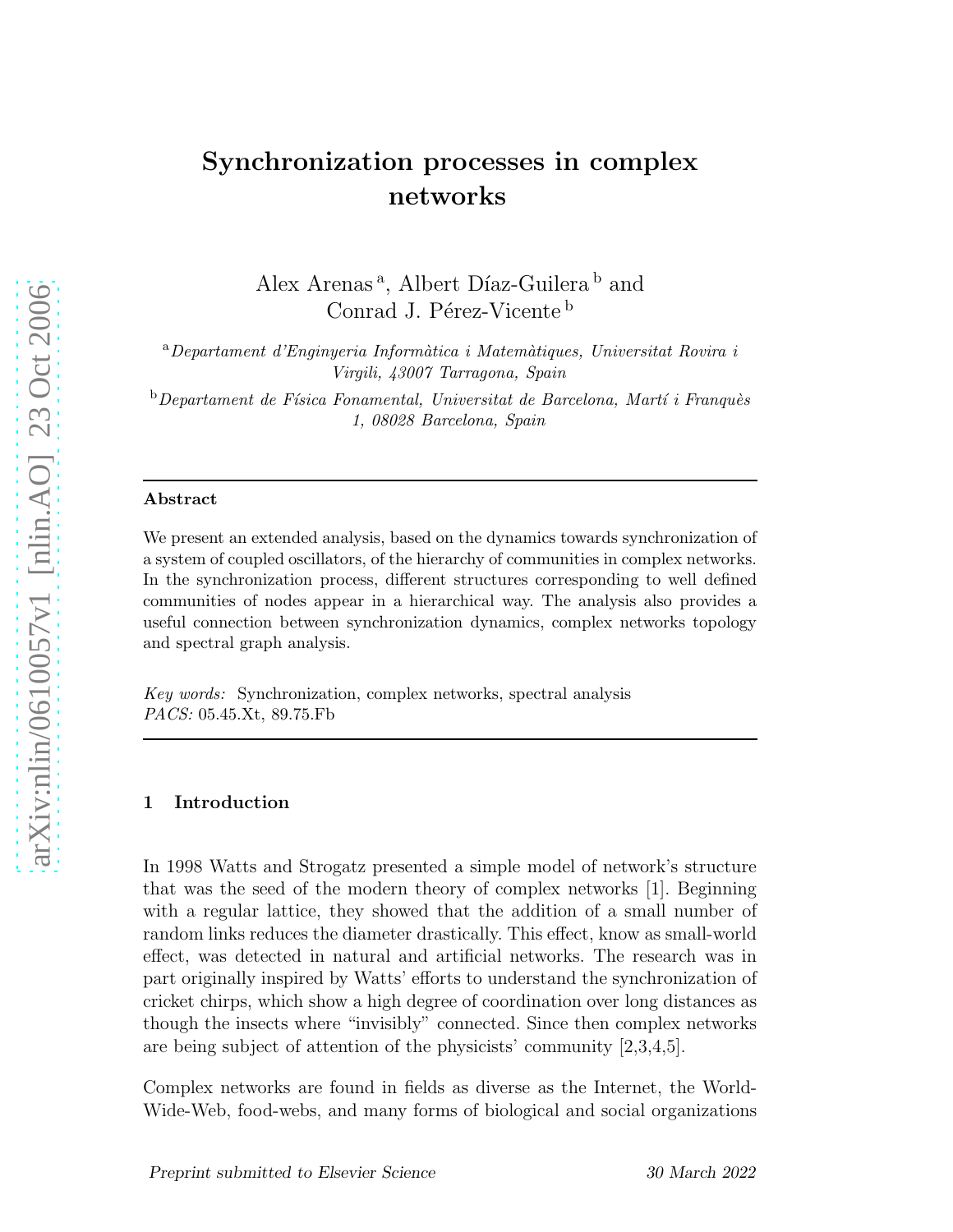(see [6] and references therein). The description of these networks, as it occurs in many physical systems, can be performed at different scales. At the lower level of description, the "microscale" is represented by single nodes. From the static point of view the key point is to determine certain properties of individual nodes (degree, centrality, clustering, etc.), while from the dynamics of the network point of view, the important issue is to know about the dynamical process each node is performing. This level of description is unfortunately very precise and does not allow a generic analysis of the global properties of the system. At the other extreme, we have the higher level of description, the "macroscale", represented by the statistical properties of the network as a whole. This description has been the realm of statistical physics in complex networks and has provided great insight in the universality of certain features of many real world systems.

In the middle of these descriptions still remains a huge space for different scales of descriptions that we like to name as "mesoscales", or intermediate scales. These scales are understood as substructures (eventually subgraphs) that have topological entity compared to the whole network, e.g. motifs [7,8], cliques  $[9]$ , cores  $[10]$ , loops  $[11]$  or, generally speaking, communities  $[12]$ . In particular, the community detection problem concerning the determination of mesoscopic structures that have functional, relational or even social entity is still controversial, starting from the "a priori" definition of what a community is [14]. The correct determination of the mesoscale in complex networks is a major challenge. Under the name of the community detection problem, consisting in finding a 'good' partition of the network in sub-graphs that represent communities according to a given definition, physicists have provided different methods that confront this challenge[13]. However, in many complex networks the organization of nodes is not completely represented by a unique partition but by a set of nested communities that appear at different topological scales. This evidence comes from indirect experimental data revealing functionalities in complex networks that involve different subsets of nodes at different hierarchical levels [15,16].

In a completely different scenario, physicists have largely studied the dynamics of complex biological systems, and in particular the paradigmatic analysis of large populations of coupled oscillators [18,19,20]. The connection between the study of synchronization processes and complex networks is interesting by itself. Indeed, the original inspiration of Watts and Strogatz in the development of the Small-World network structure was, as mentioned before, to understand the synchronization of cricket chirps. This synchronization phenomena as many others e.g. asian fireflies flashing at unison, pacemaker cells in the heart oscillating in harmony, etc. have been mainly described under the mean field hypothesis that assumes that all oscillators behave identically and interact with the rest of the population. Recently, the emergence of synchronization phenomena in complex networks has been shown to be closely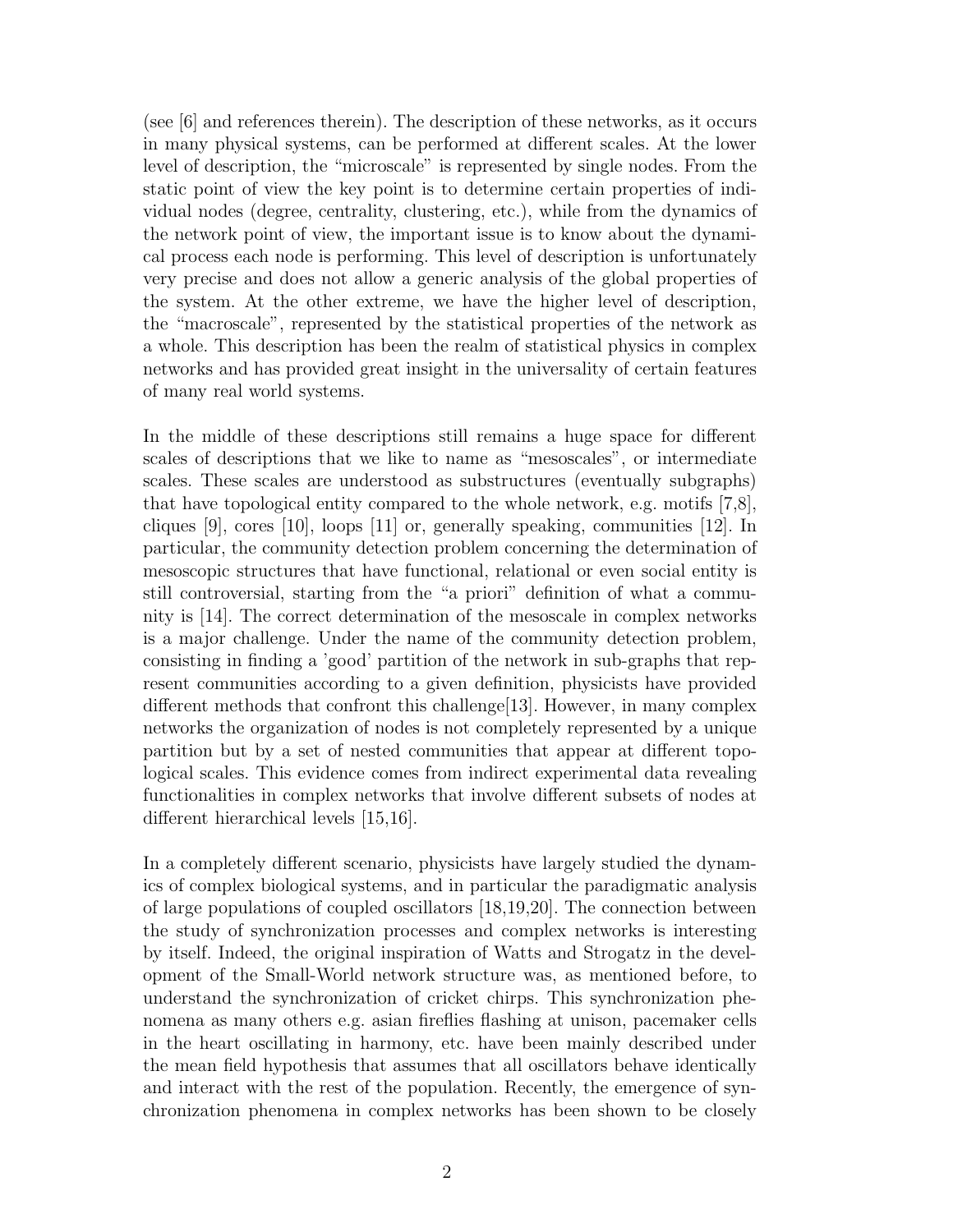related to the underlying topology of interactions [17] beyond the macroscopic description.

In this paper we study of the dynamics towards synchronization in complex networks at the mesoscale description, extending previous results [21]. The paper is structured as follows: in section II we present the synchronization model studied. In section III we describe a method to construct synthetic networks with a well prescribed hierarchical community structure. In section IV, we expose the analysis of the route towards synchronization and their relationship with the topological structure. Finally, we conclude with a discussion about the synchronization processes in complex networks.

# 2 Synchronization: Kuramoto's model

One of the most successful attempts to understand synchronization phenomena was due to Kuramoto [20], who analyzed a model of phase oscillators coupled through the sine of their phase differences. The model is rich enough to display a large variety of synchronization patterns and sufficiently flexible to be adapted to many different contexts [22]. The Kuramoto model consists of a population of N coupled phase oscillators where the phase of the  $i$ -th unit, denoted by  $\theta_i(t)$ , evolves in time according to the following dynamics

$$
\frac{d\theta_i}{dt} = \omega_i + \sum_j K_{ij} \sin(\theta_j - \theta_i) \quad i = 1, ..., N
$$
\n(1)

where  $\omega_i$  stands for its natural frequency and  $K_{ij}$  describes the coupling between units. The original model studied by Kuramoto assumed mean-field interactions  $K_{ij} = K, \forall i, j$ . In absence of noise the long time properties of the population are determined by analyzing the only two factors which play a role in the dynamics: the strength of the coupling  $K$  whose effect tends to synchronize the oscillators (same phase) versus the width of the distribution of natural frequencies, the source of disorder which drives them to stay away each other by running at different velocities. For unimodal distributions, there is a critical coupling  $K_c$  above which synchronization emerges spontaneously.

Recently, due to the realization that many networks in nature have complex topologies, these studies have been extended to systems where the pattern of connections is local but not necessarily regular [23,24,25,26,27,28,29,30,31,32]. Usually, due to the complexity of the analysis some further assumptions have been introduced. For instance, it has been a normal practice to assume that the oscillators are identical. Obviously, in absence of disorder, i.e. if  $(\omega_i = \omega \ \forall i)$ there is only one attractor of the dynamics: the fully synchronized regime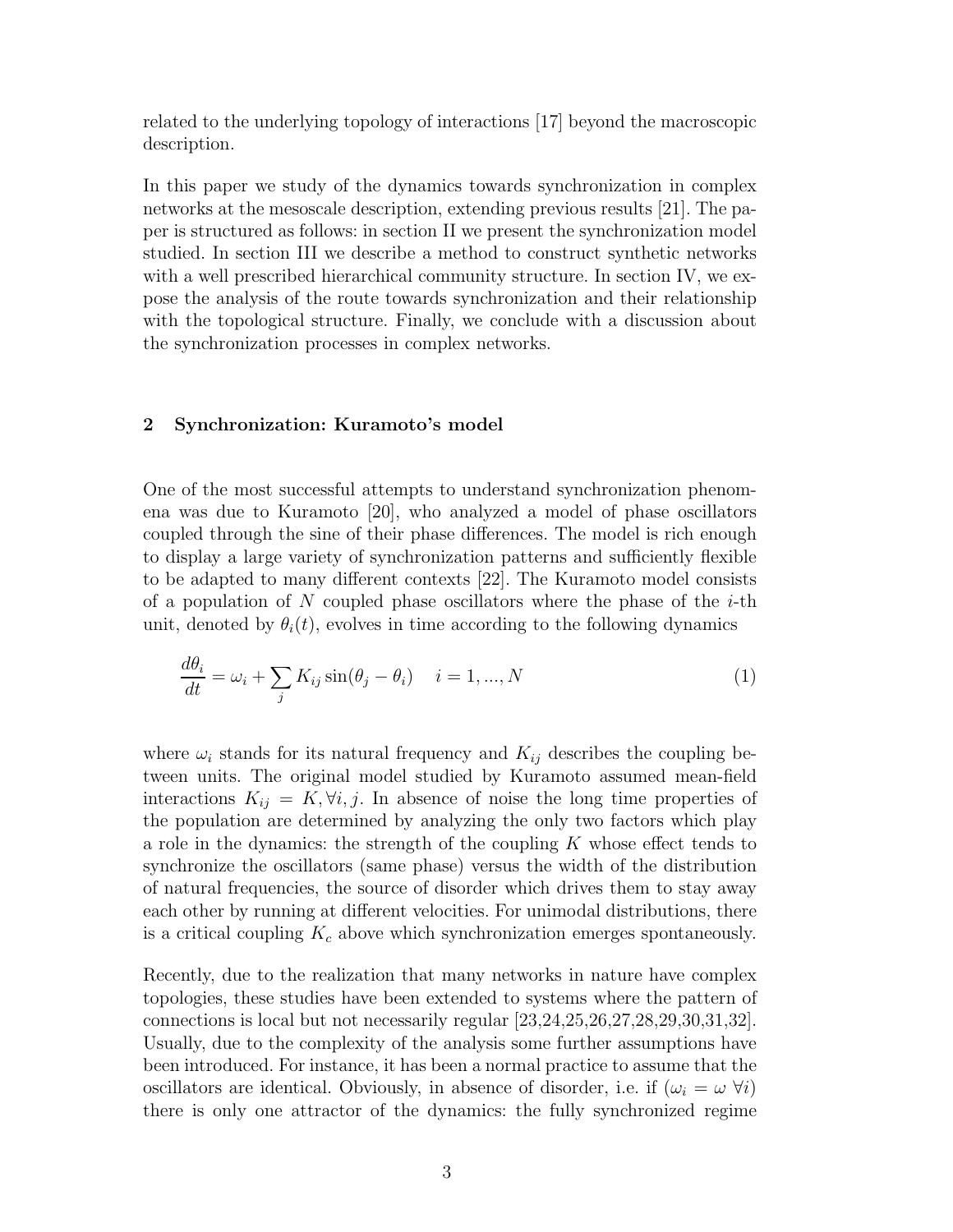where  $\theta_i = \theta$ ,  $\forall i$ . In this context the interest concerns not the final locked state in itself but the route to the attractor. In particular, it has been shown [33,34] that high densely interconnected sets of oscillators (motifs) synchronize more easily that those with sparse connections. This scenario suggests that for a complex network with a non-trivial connectivity pattern, starting from random initial conditions, those highly interconnected units forming local clusters will synchronize first and then, in a sequential process, larger and larger spatial structures also will do it up to the final state where the whole population should have the same phase. We expect this process to occur at different time scales if a clear community structure exists. Thus, the dynamical route towards the global attractor will reveal different topological structures, presumably those which represent communities. Therefore, it is the complete dynamical process what unveils the whole organization at all scales, from the microscale at a very early stages up to the macroscale at the end of the time evolution. On the contrary, those systems endowed with a regular topological structure will usually display a trivial dynamics with a single time scale for synchronization, although some recent studies indicate also other possibilities [35].

It is a normal practice to define, for the Kuramoto model, a global order parameter to characterize the level of entrainment between oscillators. The normal choice is to use the following complex-valued order-parameter

$$
re^{i\psi} = \frac{1}{N} \sum_{j=1}^{N} e^{i\theta_j}.
$$
\n
$$
(2)
$$

where  $r(t)$  with  $0 \leq r(t) \leq 1$  measures the coherence of the oscillator population, and  $\psi(t)$  is the average phase. However, this definition, although suitable for mean-field models is not efficient to identify local dynamic effects. In particular it does not give information about the route to the attractor (fully synchronization) in terms of local clusters which is so important to identify functional groups or communities. For this reason, instead of considering a global observable, we define a local order parameter measuring the average of the correlation between pairs of oscillators

$$
\rho_{ij}(t) = \langle \cos(\theta_i(t) - \theta_j(t)) \rangle \tag{3}
$$

where the brackets stand for the average over initial random phases. The main advantage of this approach is that it allows to trace the time evolution of pairs of oscillators and therefore to identify compact clusters reminiscent of the existence of communities.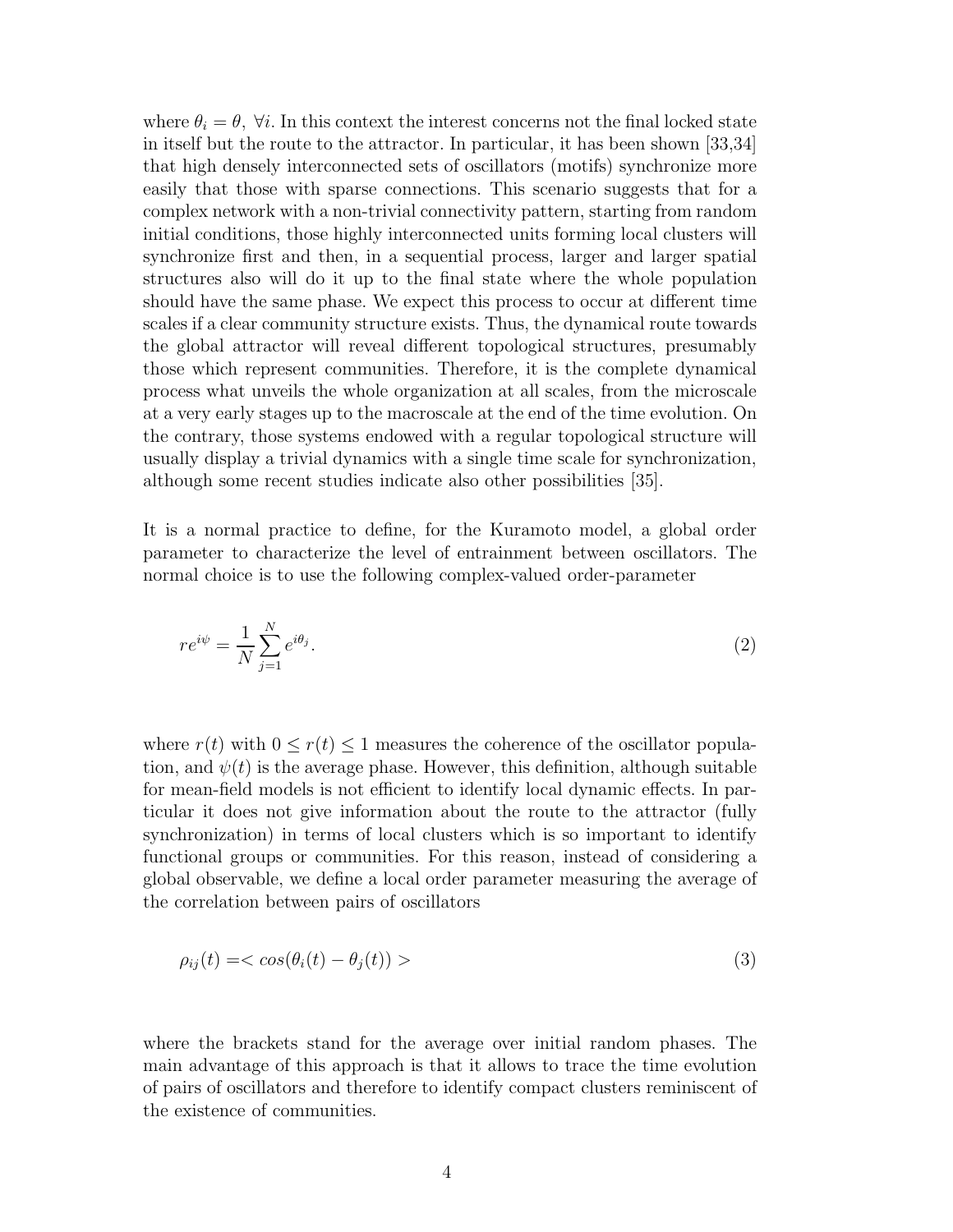#### 3 Structured complex networks

To give evidence of the aforementioned facts we have analyzed the dynamics towards synchronization –time evolution of  $\rho_{ij}(t)$ – in computer-generated graphs with community structure.

The paradigmatic model of network with a well defined community structure that has been used as a benchmark for different community detection algorithms [13], was proposed by Girvan and Newman [36]. In that model the authors construct a network of 128 nodes as a set of 4 communities, each one formed by 32 nodes. Fixing the mean number of links per node at a value of 16, the parameter describing the sharpness of the community distribution is  $z_{in}$ , the average number of links within the community. Here, we propose two generalizations of this model:

- Including communities of different sizes. In [37] it is shown that the algorithms for detecting the community structure are very sensitive to the size of the communities themselves, and a model to construct networks with inhomogeneous distributions of communities is proposed. In this case the networks are parametrized by two quantities, the internal and the external cohesion. As an example of such network see Fig.1a, with a clear distinction between the communities of different sizes.
- Including several hierarchical levels of communities. We take a set of N nodes and divide it into  $n_1$  groups of equal size; each of these groups is then divided into  $n_2$  groups and so on up to a number of steps k which defines the number of hierarchical levels of the network. Then we add links to the networks in such a way that at each node we assign at random a number of  $z_1$  neighbours within its group at the first level,  $z_2$  neighbours within the group at the second level and so on. There is a remaining numbers of links that each node has to the rest of the network, that we will call  $z_{out}$ . In this case it is easy to compute the modularity of the partition [36] at any level  $l \leq k$

$$
Q_{n_1 \cdot n_2 \cdot \ldots \cdot n_l} = \frac{z_l + \ldots + z_k}{z_{out} + z_1 + \ldots + z_k} - \frac{1}{n_1 \cdot n_2 \ldots \cdot n_l} \tag{4}
$$

and its numerical value tells us how good as partition into a given community structure is. In [21] we considered networks with two hierarchical levels with 256 nodes, and  $n_1 = n_2 = 4$ ; this gives two possible partitions: one with 4 communities and the other one with 16 communities. In that case one can relate the more stable regions with larger values of modularity. Here we consider a network with 3 levels with 64 nodes for which  $n_1 = n_2 = n_3 = 2$ , see Fig.2a.

In a different scenario, there is a set of deterministic networks that has been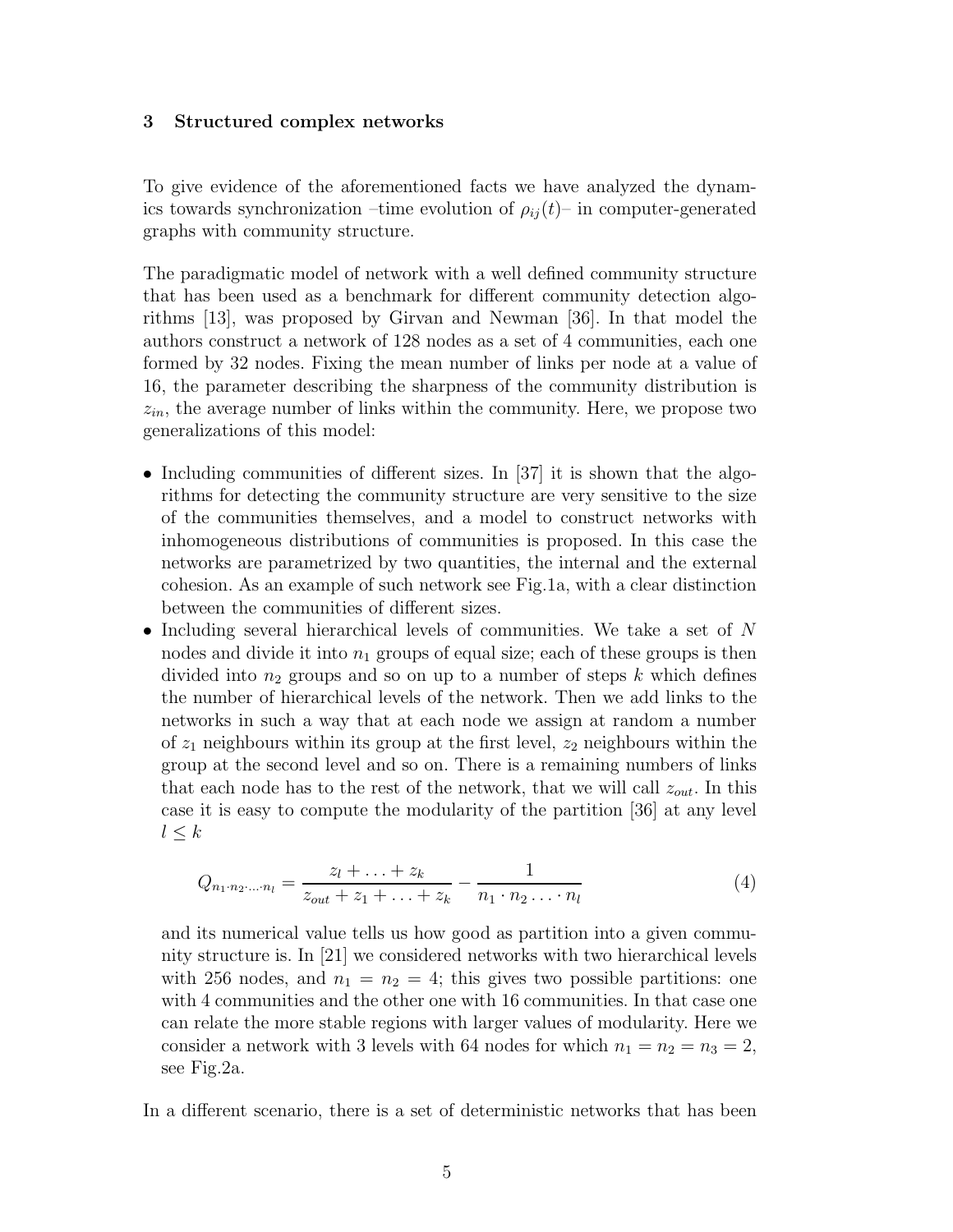

Fig. 1. Network with a inhomogeneous distribution of communities. a) the network structure; b) eigenvalues spectra and number of detected communities as a function of time; c) dendogram of the community merging. d) time needed for each pair of oscillators to synchronize. Red for shorter times, blue for larger times.

used as an example of hierarchical scale-free networks, proposed by Ravasz and Barabasi [38]. This type of networks, apart from its hierarchical structure has some nodes with a special role in terms of number of connexions (hubs) in contrast to the networks discussed previously that are essentially homogeneous in degree. In Fig. 3a we present a very simple example of this class of networks for the case of two hierarchical levels.

In a previous work [21] we represented the correlation matrix of the system  $\rho_{ij}(t)$  at the same time instant t for two slightly different two level hierarchical networks with structure 13-4 and 15-2. From that representation, we could identify the two levels of the hierarchical distribution of communities.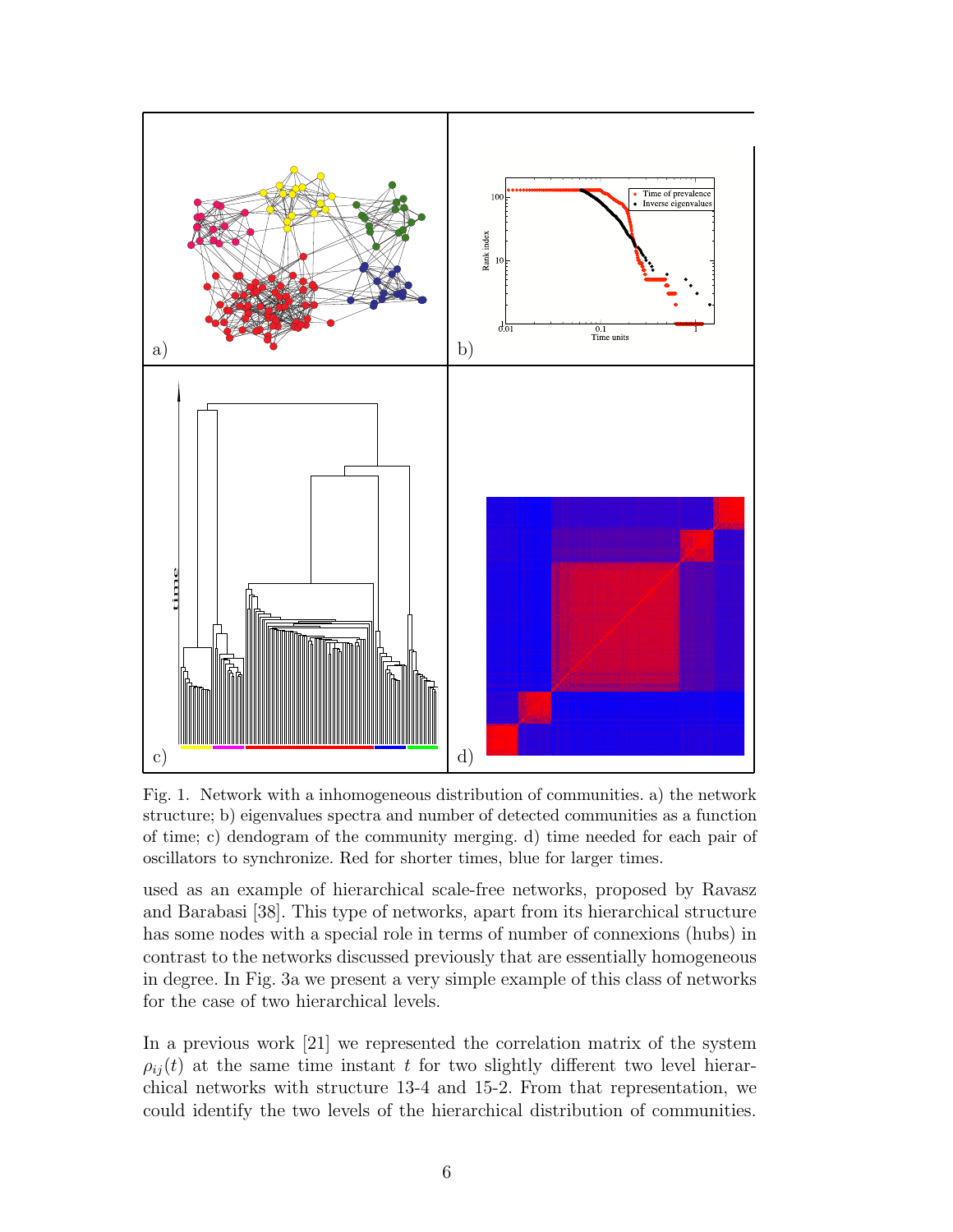

Fig. 2. Network with 3 levels of communities. a) the network structure; b)eigenvalues spectra and number of detected communities as a function of time; c) dendogram of the community merging; d) time needed for each pair of oscillators to synchronize. Red for shorter times, blue for larger times.

The network 13-4 is very close to a state in which the four large groups are almost synchronized whereas the network 15-2 still presents some of the smaller groups of synchronized oscillators, and the larger group starting to synchronize, coherently with their topological structure. This picture that relates dynamics and topology, and distinguishes at a given time the two configurations, was our starting point and we follow this formalism in the next section.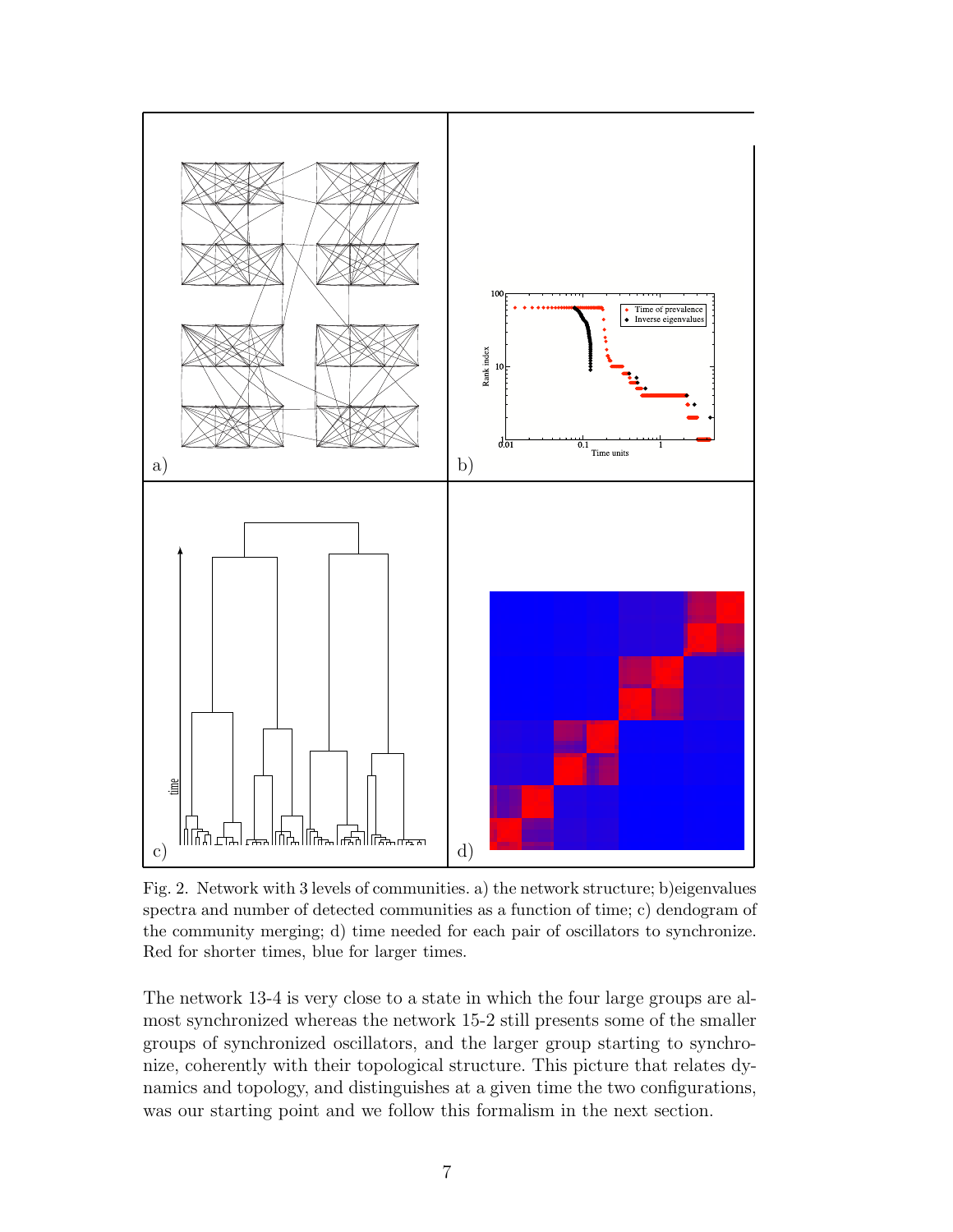

Fig. 3. Deterministic network with 2 levels. a) the network structure; b) eigenvalues spectra and number of detected communities as a function of time; c) dendogram of the community merging; d) time needed for each pair of oscillators to synchronize. Red for shorter times, blue for larger times.

# 4 The connection between synchronization and topology

The visualization of the correlation matrix of the system helps in elucidating the topology of the network. To extract the quantitative information it is useful to introduce some threshold  $T$  to convert the correlation matrix into a binary matrix, that will be used to determine the borders between different groups. We define a dynamic connectivity matrix

$$
\mathcal{D}_t(T)_{ij} = \begin{cases} 1 \text{ if } \rho_{ij}(t) > T \\ 0 \text{ if } \rho_{ij}(t) < T \end{cases}
$$
\n(5)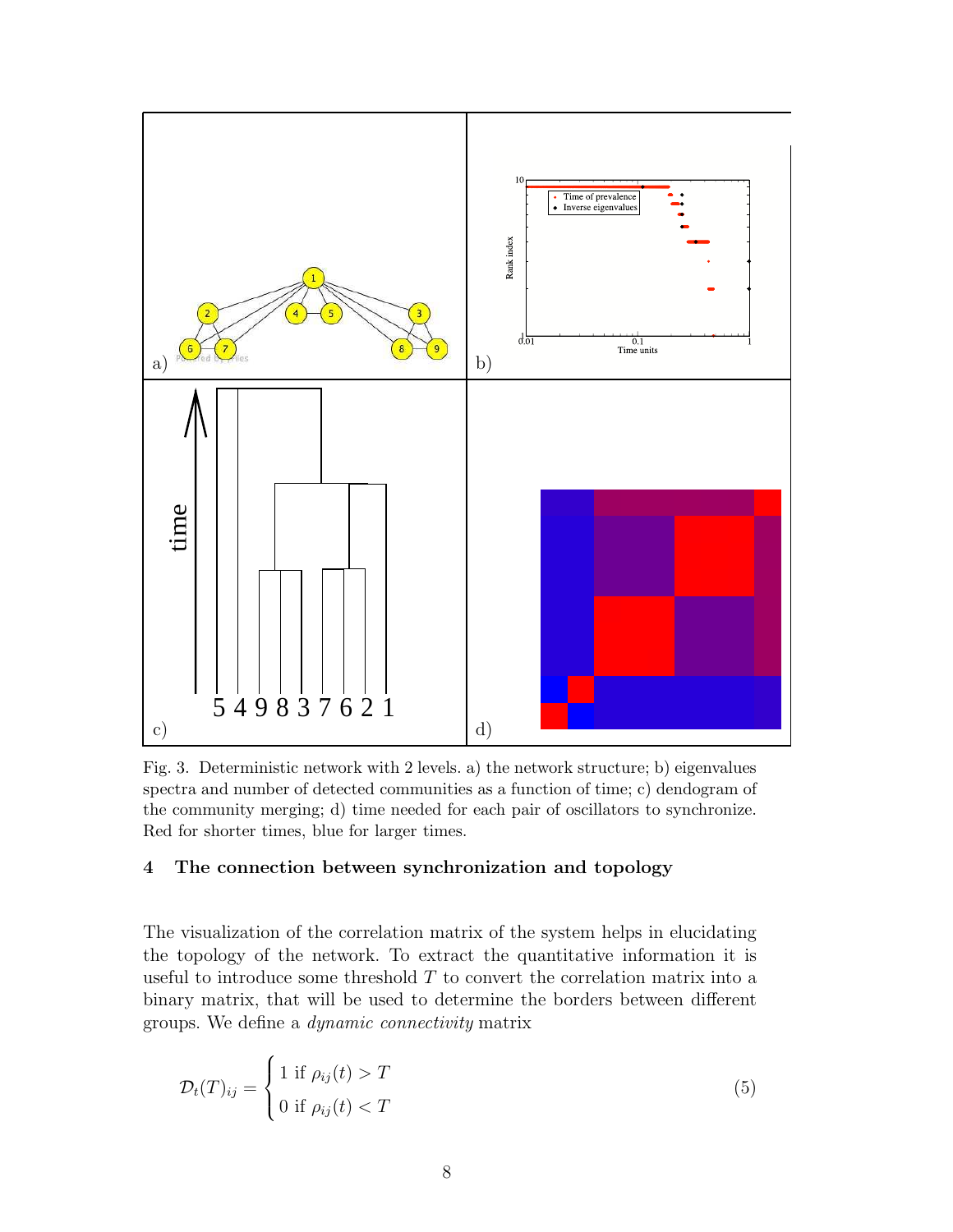that depends on both the underlying topology and the collective dynamics. For a fixed time  $t$ , by moving the threshold  $T$ , we obtain different representations of  $\mathcal{D}_t(T)$  that inform about the structure of the dynamic correlations. When the threshold is large enough the representation of  $\mathcal{D}_t(T)$  becomes a set of disconnected clumps or communities. Decreasing T a hierarchical structure of communities is devised. Note that since the function  $\rho_{ij}(t)$  is continuous and monotonic (because the existence of a unique attractor of the dynamics), we can redefine  $\mathcal{D}_T(t)$ , i.e. fixing the threshold and evolving in time. We obtain the same information about the structure of the dynamic connectivity matrix at different time scales. These time scales unravel the topological structure of the connectivity matrix at different topological scales [21].

For instance, the eigenvalue spectrum of  $\mathcal{D}_T(t)$ ,  $S(\mathcal{D}_T(t))$ , can help in tracing the hierarchy of communities. In particular, the number of null eigenvalues corresponds to the number of connected components of the dynamical (synchronized) network. Thus, at short times, all units are uncorrelated and then we have  $N$  disconnected sets, being  $N$  the number of nodes in the network. As time goes on, nodes become synchronized in groups according to their topological structure. In panel b) of Figs. 1-3 we have plotted the number of non-connected components as a function of time for the three networks introduced in the previous section. At early stages the number of components is equal to the number of nodes whereas at final stages we have a single component. One of the remarkable results is the slope in these curves. Plateau regions indicate the relative stability of the dynamics at a given time scale whereas a vertical drop is related to instability. In [21] we already linked the stabililty of these regions with the eigenvalue spectrum of the Laplacian matrix, that we will investigate in detail later on.

Another interesting link between dynamics and topology, related with the discussion in the previous paragraph, comes from the analysis of the whole spectrum of the Laplacian matrix of the network graph  $\mathcal{L}$  [40]. The Laplacian matrix is defined as  $\mathcal{L}_{ij} = k_i \delta_{ij} - a_{ij}$ , where  $k_i$  is the degree of node i,  $\delta_{ij}$ is the Kronecker delta and  $a_{ij}$  is the element of the adjacency matrix (1 if nodes i and j are connected and  $\theta$  otherwise). The spectral information of the Laplacian matrix has been used to understand the structure of complex networks [41], and in particular to detect the community structure [42,43] (also the spectral analysis of the modularity matrix [44] can be used to this end). Recent studies have also focused on the spectral information of the Laplacian matrix and the synchronization dynamics [23,24,25,26,27,28,29,30]. The common approach is to take advantage of the master stability equation [45] to determine the relation between the relative stability of the synchronized state (via the ratio  $\lambda_N/\lambda_2$ ) and the heterogeneity of the topology, although sometimes some language abuse appears and authors talk about better or worse synchonizability instead of stability of the synchronized state. Our approach differs from these works in the following: we are interested in the transient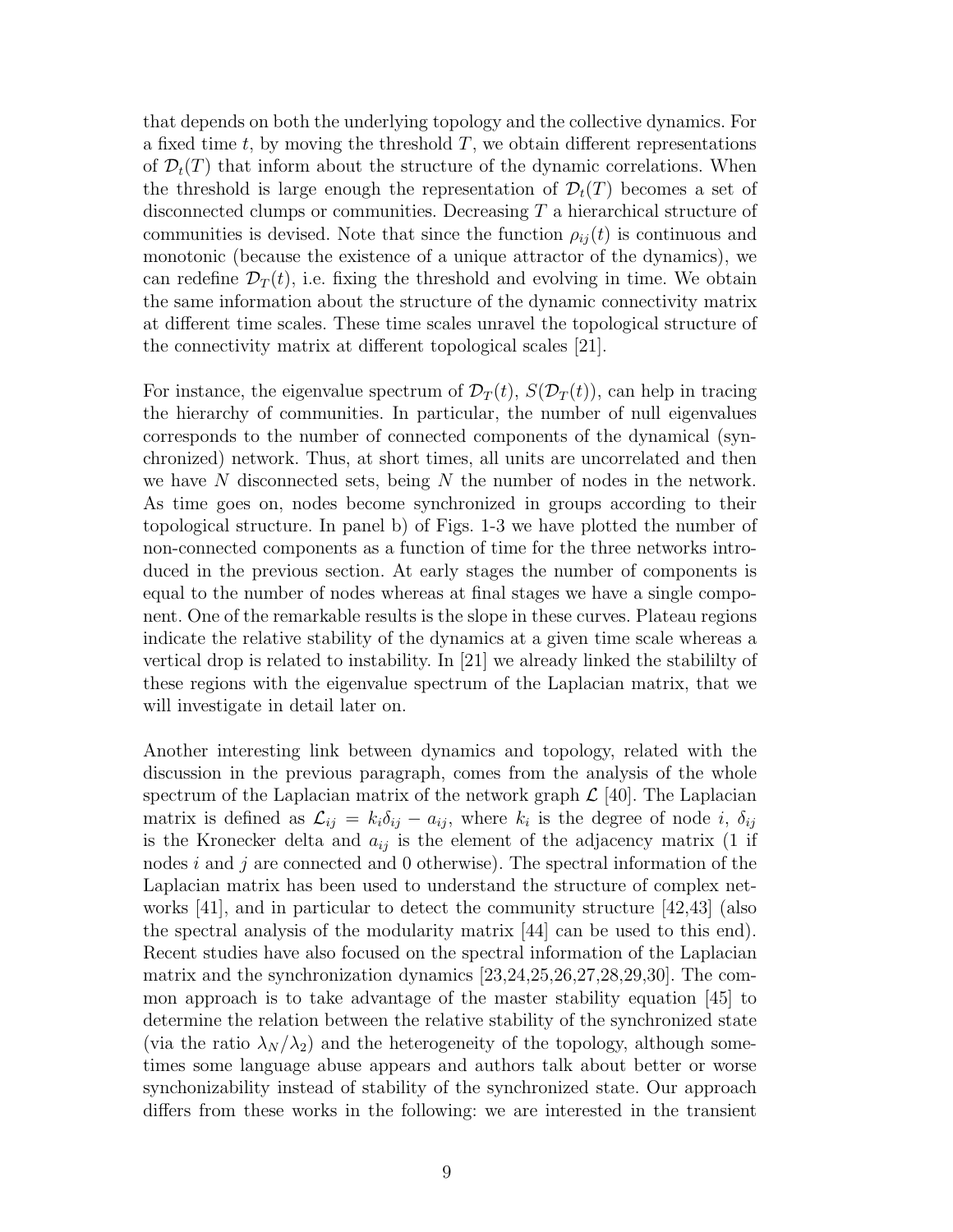towards synchronization because it is this whole process which will reveal the topological structure at different scales. For this reason our analysis focus on the whole eigenvalue spectrum of the Laplacian matrix  $S(\mathcal{L})$ . To characterize this spectrum, we rank the eigenvalues of  $\mathcal L$  using an index i in ascending order  $0 = \lambda_1 \leq \lambda_2 \leq \ldots \lambda_i \ldots \leq \lambda_N$ . Panel b) of Figs. 1-3 shows the order of the eigenvalues in this ranking versus the inverse of its values, which closely corresponds to the time scales of emergence of nested communities of nodes. The structure of this sequence brings to light many aspects of the topological structure: (i) the number of null eigenvalues gives trivially the number of disconnected components of the static network, (ii) the gaps between consecutive eigenvalues tell us about the relative differences of time scales, and (iii) large eigenvalues in the last part of the series stands for the existence of hubs in the network (we will turn to these points later). In any case case the two curves on each of the panels b) show an intriguing similarity. The time scale related to a given eigenvalue corresponds roughly to the time scale at which a number of groups of oscillators are synchronized (which is shown by the number of connected components of the dynamical matrix).

In panel c) of Figs. 1-3 we have plotted the dendogram of the merging of the groups along the time evolution as it can be deduced from the time evolution of the correlation matrix. Groups merge as they get more correlated above some threshold (synchronized). We can clearly identify here the different topological scales, i.e. communities at different hierarchical levels.

Finally, in panel d) we plot the time that each pair of nodes need to synchronize. This picture complements the previous one, since it did not preserve the transitivity character of the merging. In the current picture transitivity plays no role and we can observe how pairs of nodes synchronize by itself and not by means of third parties.

# 5 Linear analysis

Finally we would like to shed some light about the intriguing relationship between the eigenvalues of the Laplacian and the dynamic structures that emerge in the route towards synchronization as shown in panel b) of Figs. 1-3. To understand this correspondence let us analyze the linearized dynamics of the Kuramoto model (i.e. the dynamics close to the attractor of synchronization) in terms of the Laplacian matrix,

$$
\frac{d\theta_i}{dt} = -k \sum_j L_{ij} \theta_j \quad i = 1, ..., N
$$
\n(6)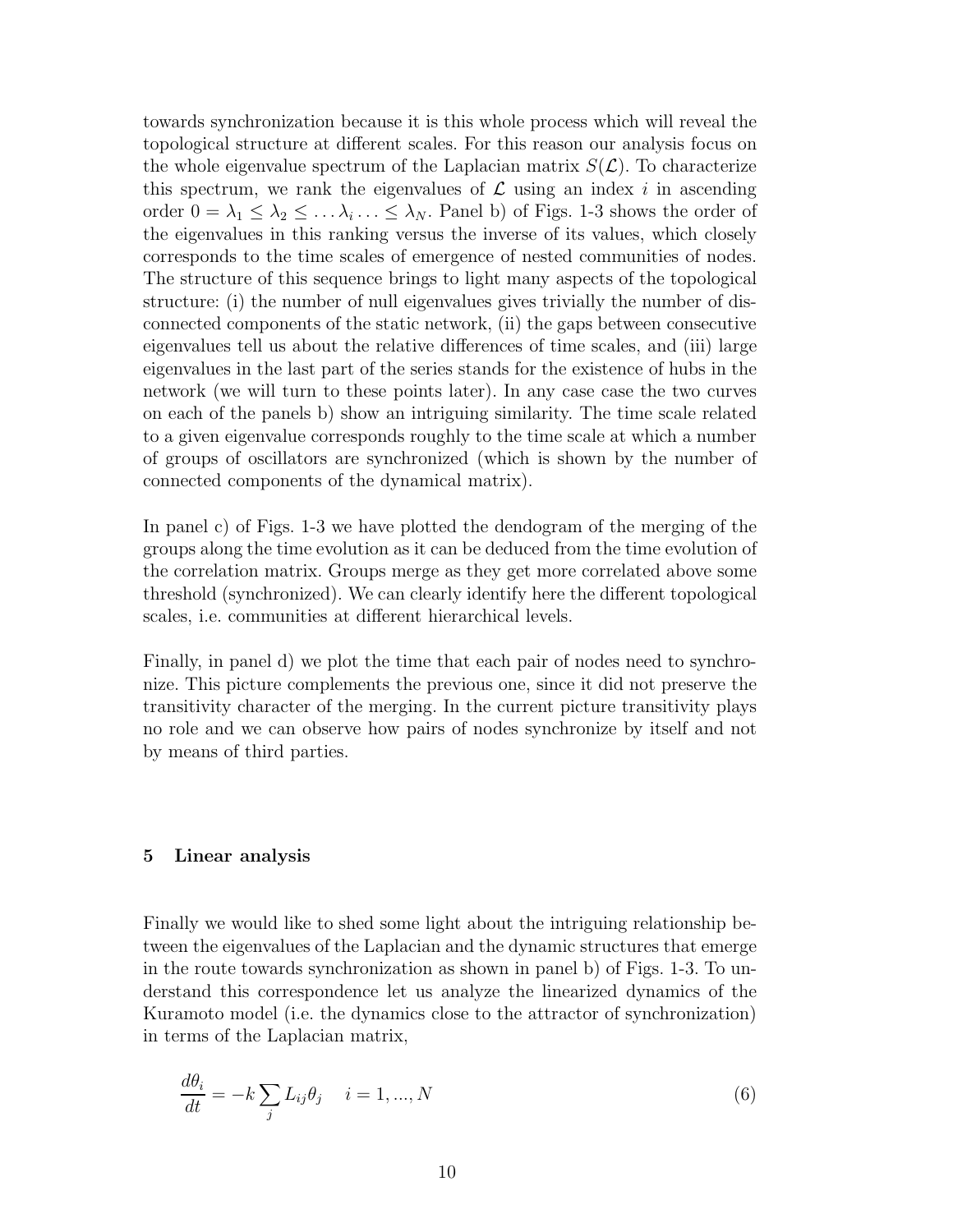whose solution in terms of the normal modes  $\varphi_i(t)$  reads

$$
\varphi_i(t) = \sum_j B_{ij}\theta_j = \varphi_i(0)e^{-\lambda_i t} \quad i = 1, ..., N
$$
\n(7)

where  $\lambda_i$  are the eigenvalues of the Laplacian matrix, and B is the matrix of eigenvectors. This set of equations has to be satisfied at any time  $t$ . If we rank the system of equations in descending order of the eigenvalues (i.e. starting from  $\lambda_N$ , the right hand side system of Eq.(7) will approach zero in a hierarchical way. This fact is equivalent in the dynamics to group oscillators surpassing the synchronization threshold forming communities. The gaps in the spectrum  $S(\mathcal{L})$  represent clearly different time scales between modes revealing different topological scales. The collective modes, solution of the system represented by Eq.(7), denote two types of behaviors. Some modes provide information about reorganization of the phases in the whole network, while the others inform about synchronization between pairs or groups of oscillators. The presence of hubs in the topology gives rise to large eigenvalues that decay very fast and are related to the first type of modes, those representing "synchronization" between the hub and the topological average of the phases of rest of oscillators. The rest of modes relate oscillators that have similar projections on the corresponding eigenvectors thus giving rise to communities at a given topological scale. Indeed, this fact supports the success of the identification of communities using spectral analysis [42].

To illustrate these ideas we have explicitly analyzed two different types of networks: the star, which is a simple example of isotropic, homogeneous network without inner structure, and a simplified version of the Ravasz-Barabasi network, where we can easily identify all the time scales of the dynamic process and also to characterize and interpret the information provided by the spectrum of eigenvalues and eigenvectors of the laplacian matrix. The star consists of a network formed by two types of nodes: a hub, located in the middle of the network, connected to the rest of nodes and the peripherical nodes, not connected between them, only to the hub. It has been studied frequently in communication problems as a paradigm of system where all the traffic goes through a single node and therefore it is easy to collapse. The laplacian matrix of a n-node star (one hub and n-1 peripherical nodes) is

$$
\begin{pmatrix}\n-(n-1) & 1 & \cdots & 1 & 1 \\
1 & -1 & \cdots & 0 & 0 \\
\vdots & \vdots & \vdots & \vdots & \vdots \\
1 & 0 & \cdots & -1 & 0 \\
1 & 0 & \cdots & 0 & -1\n\end{pmatrix}
$$
\n(8)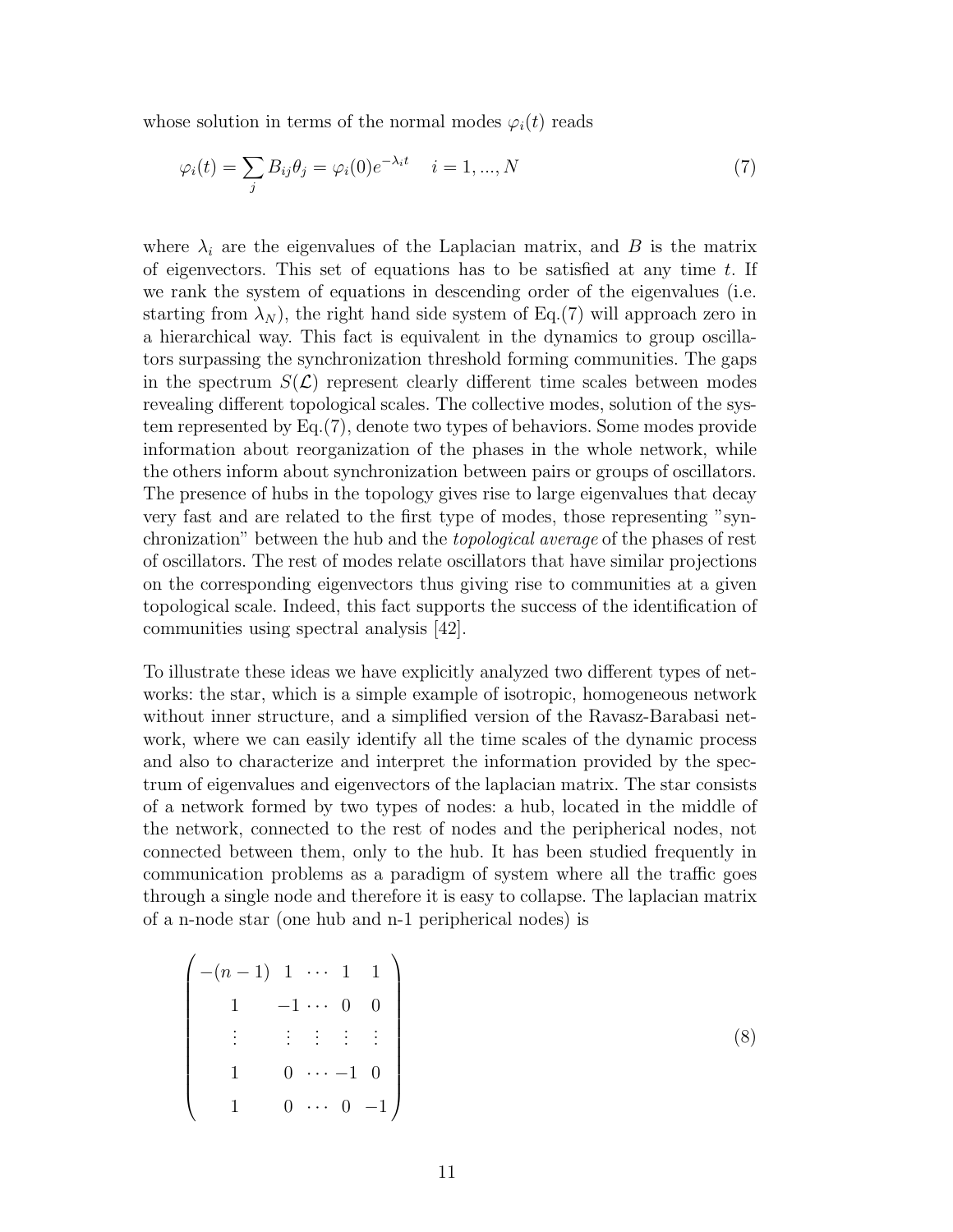whose spectrum of eigenvectors has a very simple and compact structure:

$$
(0, -1, \ldots, -1, -n) \tag{9}
$$

two non-degenerate eigenvalues  $(0, -n)$  and a  $(n-2)$  times degenerate eigenvalue (−1). The largest eigenvalue, in absolute value, gives information about the dynamical properties of the hub, while the smallest characterizes the attractor. To understand how the system of oscillators approaches the synchronized final state it is convenient to analyze the spectrum of eigenvectors in a hierarchical way starting again from the mode decaying first

$$
\lambda = -n \qquad v_1 = (-(n-1), 1, 1, 1, ..., 1, 1, 1)
$$
  
\n
$$
\lambda = -1 \qquad v_2 = (0, -1, 1, 0, ..., 0, 0)
$$
  
\n
$$
\lambda = -1 \qquad v_3 = (0, -1, 0, 1, ..., 0, 0)
$$
  
\n
$$
\vdots \qquad \dots
$$
  
\n
$$
\lambda = -1 \qquad v_{(n-1)} = (0, -1, 0, ..., 0, 0, 1)
$$
  
\n
$$
\lambda = 0 \qquad v_n = (1, 1, 1, ..., 1, 1, 1)
$$
  
\n(10)

The dynamical evolution of the system can be interpreted as follows. The equation related to the largest eigenvalue reads

$$
\sum_{j} B_{1j} \theta_j = e^{-nt} \tag{11}
$$

It means that in a first stage, almost instantaneously, the phase of the hub goes to

$$
\theta_1 = \frac{1}{n-1} \sum_{i>1} \theta_i \tag{12}
$$

that is an arithmetic average over the peripherical units. In a second stage, the rest of phases synchronize in pairs  $\theta_i = \theta_j \ \forall i, j \neq 1$ . Therefore, we can identify two different types of collective modes, one tending to reorganize the phases of some units while the rest describe the physical entrainment between oscillators. Notice that the synchronization process takes place in a single time scale which is reflected in the spectral properties of the laplacian matrix as the set of eigenvalues is multiply degenerate.

A more complex situation is presented in the simplified Ravasz-Barabasi network Fig.3a. In contrast to the uniform structure of the star, this network displays an internal topological structure in two levels. Therefore, we expect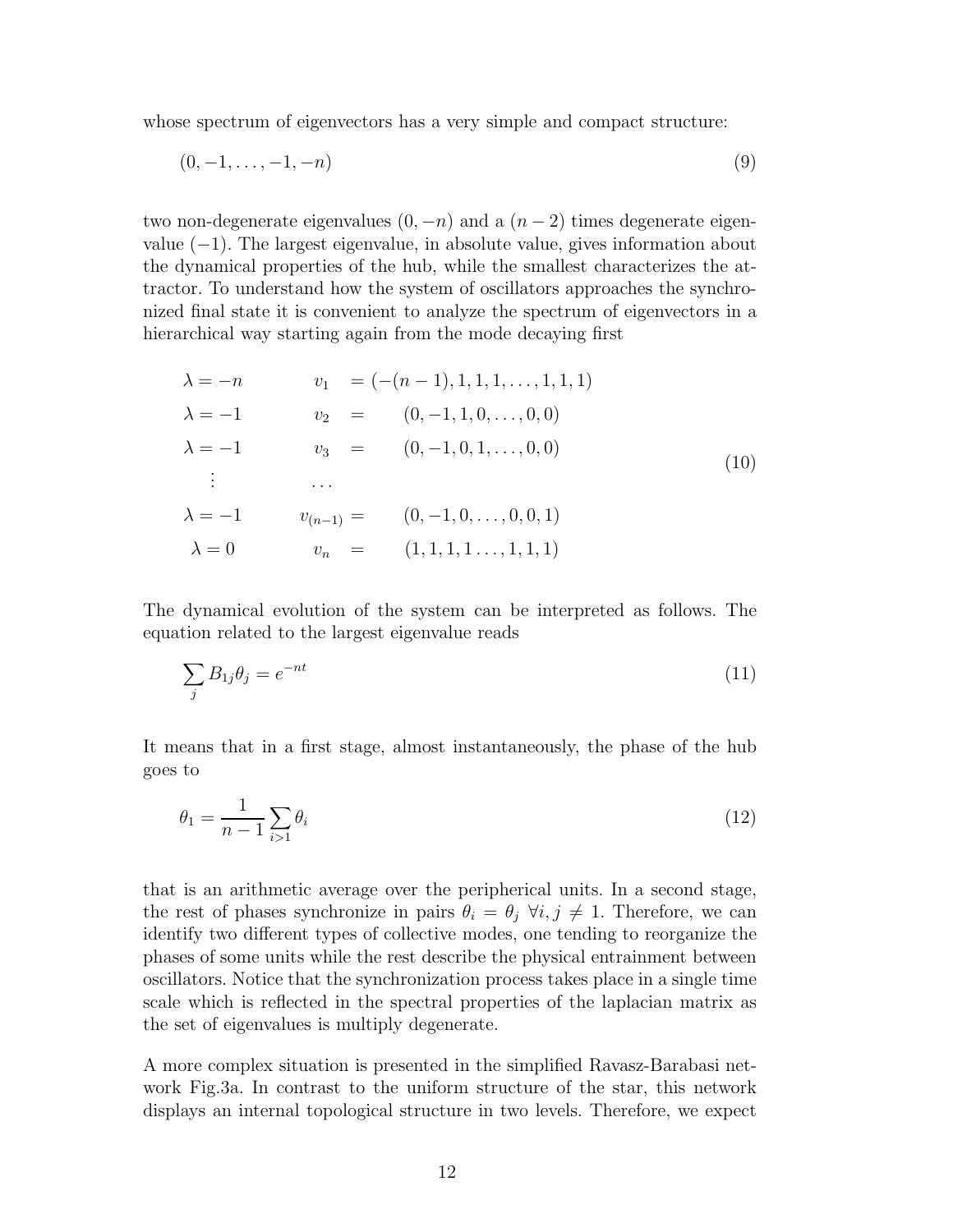a rich dynamical evolution which also should be reflected in the spectrum of eigenvalues of the laplacian matrix. Now, the laplacian matrix reads

|              |                                    |  |                          |                                                                      |             | $-8$ 1 1 1 1 1 1 1 1 1 |
|--------------|------------------------------------|--|--------------------------|----------------------------------------------------------------------|-------------|------------------------|
|              |                                    |  |                          | $1 -3 0 0 0 1 1 0 0$                                                 |             |                        |
|              | $1 \t 0 \t -3 \t 0 \t 0 \t 0 \t 0$ |  |                          |                                                                      | $1 \quad 1$ |                        |
|              |                                    |  |                          | $1 \t0 \t0 \t-2 \t1 \t0 \t0 \t0 \t0$                                 |             |                        |
|              |                                    |  |                          | $1 \t0 \t0 \t1 \t-2 \t0 \t0 \t0 \t0$                                 |             |                        |
|              |                                    |  |                          | $1 \quad 1 \quad 0 \quad 0 \quad 0 \quad -3 \quad 1 \quad 0 \quad 0$ |             |                        |
|              |                                    |  |                          | $1\quad 1\quad 0\quad 0\quad 0\quad 1\quad -3\quad 0\quad 0$         |             |                        |
|              |                                    |  |                          | $1 \t0 \t1 \t0 \t0 \t0 \t0 \t-3 \t1$                                 |             |                        |
| $\mathbf{1}$ | $0 \quad 1 \quad 0 \quad 0$        |  | $\overline{\phantom{0}}$ |                                                                      |             | $0 \t 1 \t -3$         |

whose spectrum of eigenvalues and eigenvectors is

λ = −9 v<sup>1</sup> = (−8, 1, 1, 1, 1, 1, 1, 1, 1) λ = −4 v<sup>2</sup> = (0, 0, −1, 0, 0, 0, 0, 1, 0) λ = −4 v<sup>3</sup> = (0, 0, −1, 0, 0, 0, 0, 0, 1) λ = −4 v<sup>4</sup> = (0, −1, 0, 0, 0, 1, 0, 0, 0) λ = −4 v<sup>5</sup> = (0, −1, 0, 0, 0, 0, 1, 0, 0) λ = −3 v<sup>6</sup> = (0, 0, 0, −1, 1, 0, 0, 0, 0) λ = −1 v<sup>7</sup> = (0, 1, 0, −3 2 , −3 2 , 1, 1, 0, 0) λ = −1 v<sup>8</sup> = (0, 0, 1, −3 2 , −3 2 , 0, 0, 1, 1) λ = 0 v<sup>9</sup> = (1, 1, 1, 1, 1, 1, 1, 1, 1) (14)

The analysis of the dynamical relaxation of the eigenmodes shows the following aspects. First, a reorganization process takes place involving the phases of the hub with the rest of oscillators. This stage is similar to that observed in the star because the hub is again is a fully connected unit. The four-fold degenerate eigenvalue  $\lambda = -4$  describes the entrainment process between 6 nodes. This behavior is quite appealing because although they are not directly connected they are topologically equivalent and belong to the same structural level. These results show that one has to consider other elements more important than physical connectivity when defining the concept of community in complex networks. Later, at a slightly larger time scale units 4 and 5 synchronize.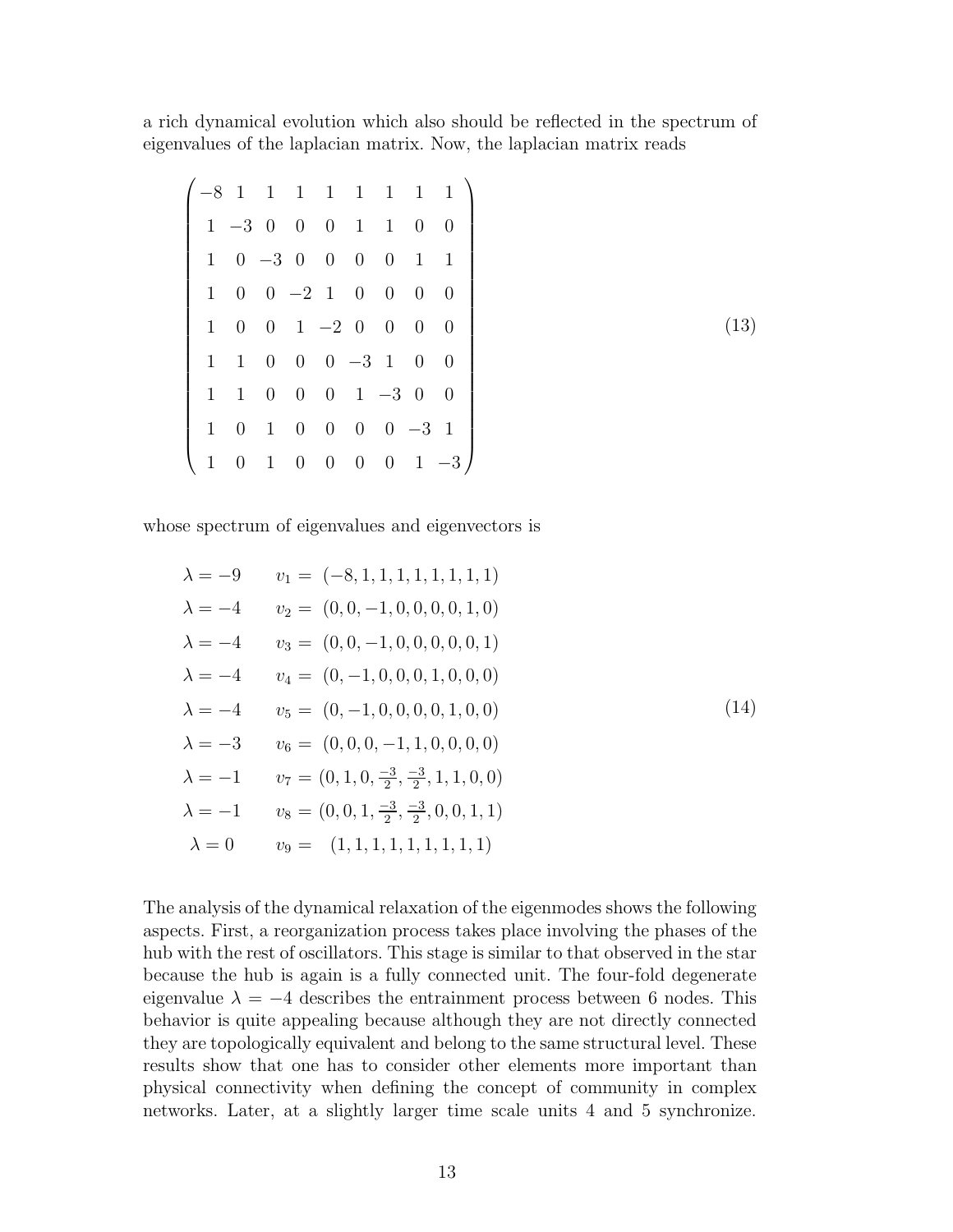Finally these nodes synchronize with the two equivalent functional groups as can be stated from the two modes associated to the eigenvalue  $\lambda = -1$ . The results are in perfect agreement with the synchronization times of the full non-linear dynamics as we can see in the dendrogram of Fig. 3.

In general, as a rule of thumb, those networks whose structure is random and where all the nodes play the same statistical role from a topological standpoint are characterized by a continuum spectrum of eigenvalues. In contrast, when the network has a specific internal structure, which for social or biological networks might be the fingerprint of different functional groups, then we expect a Laplacian spectrum with different gaps stressing the existence of different time scales in the dynamic process towards the attractor.

# 6 Summary

We have analyzed the synchronization dynamics in complex networks and show how this process unravels its different topological scales. We have also reported a connection between the spectral information of the Laplacian matrix and the hierarchical process of emergence of communities at different time scales. We show for a set of structured networks that the gaps in the spectrum are related to the stability of the hierarchical structures (communities) of the networks. We propose additional graphical tools to understand how the synchronization process takes place: a dendogram of the merging of the synchronized groups and a visualtization of the time needed for each pair of oscillators to synchronize.

# Acknowledgments

This work has been supported by DGES of the Spanish Government Grant No. BFM-2003-08258.

# References

- [1] D. J. Watts, S. H. Strogatz, Nature 393, 440 (1998).
- [2] S. Strogatz, Nature 410, 268 (2001).
- [3] R. Albert and A.-L. Barabasi, Rev. Mod. Phys. 74, 47 (2002).
- [4] M. E. J. Newman, SIAM Review 45, 167 (2003).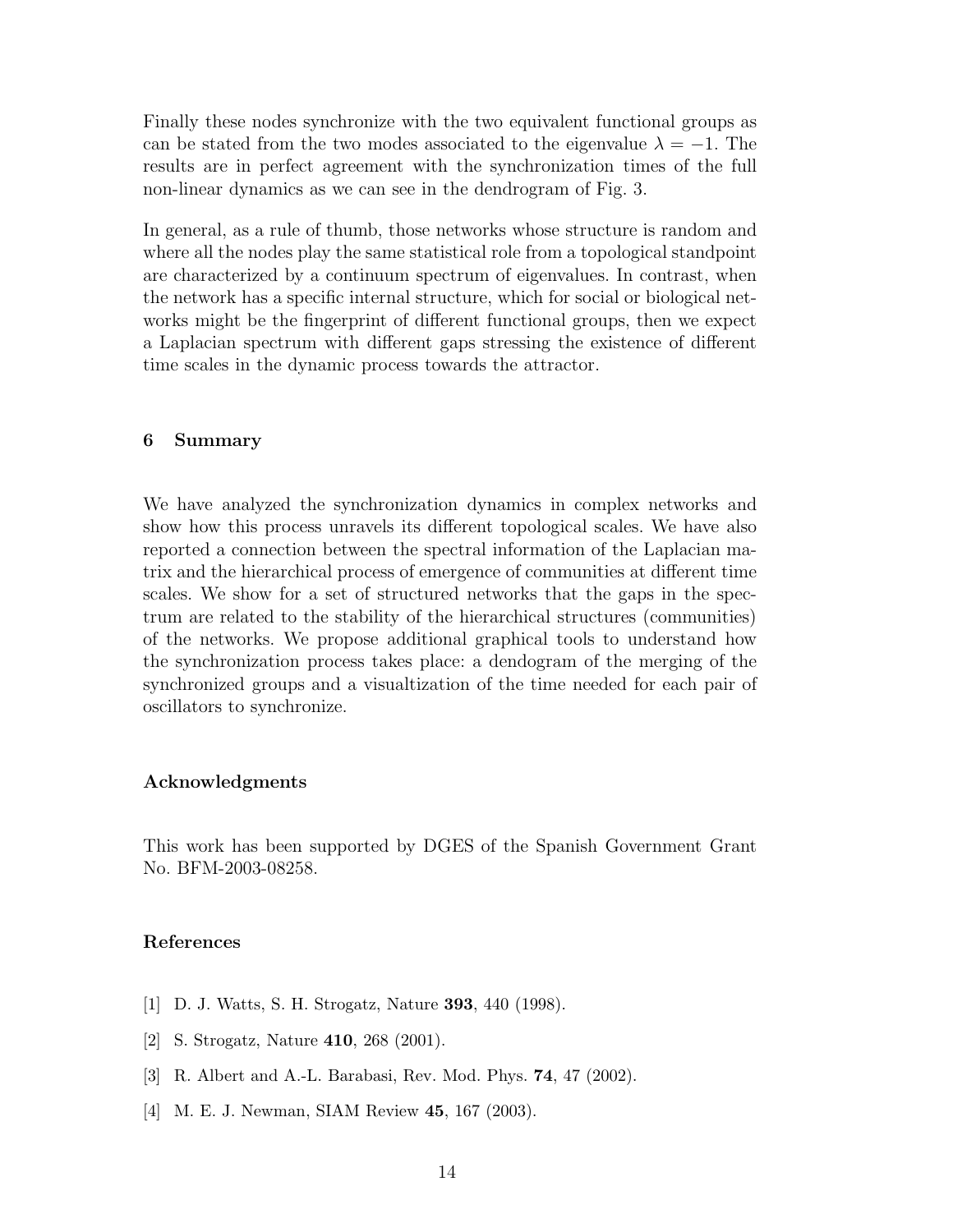- [5] S. Boccaletti, V. Latora, Y. Moreno, M. Chavez, and D.-U. Hwang, Phys. Rep. 424, 175 (2006).
- [6] M. Buchanan, Nexus (W.W. Norton NewYork London, 2002).
- [7] R Milo, S Shen-Orr, S Itzkovitz, N Kashtan, D. Chklovskii and U. Alon, Science 298, 824 (2002).
- [8] N. Kashtan and U. Alon, PNAS 102, 13773 (2005).
- [9] G. Palla, I. Derenyi, I. Farkas and V. Tamas, Nature 435, 814 (2005)
- [10] S. Wuchty and E. Almaas, BMC Evol. Biol. 5, 24 (2005).
- [11] G. Bianconi and A. Capocci, Phys. Rev. Lett. 90, 078701 (2003)
- [12] M. E. J. Newman, Eur. Phys. J. B 38, 321 (2004).
- [13] L. Danon, A. Diaz-Guilera, J. Duch, and A. Arenas, J. Stat. Mech. P09008 (2005).
- [14] S. Wasserman and K. Faust. Social Network Analysis (Cambridge University Press, New York, 1994).
- [15] E. Ravasz, A. L. Somera, D. A. Mongru, Z. N. Oltvai, A.-L. Barabsi, Science 297, 1551 (2002).
- [16] A. W. Rives and T. Galitski, PNAS 100, 1128 (2003).
- [17] F. M. Atay, T. Biyikoglu, and J. Jost. IEEE Trans. Circuits and Systems 53, 92 (2006).
- [18] A. T. Winfree, The geometry of biological time (2nd ed. Springer-Verlag, 2001).
- [19] S. H. Strogatz, Sync: The Emerging Science of Spontaneous Order (New York: Hyperion, 2003).
- [20] Y. Kuramoto, Chemical oscillations, waves, and turbulence (2nd ed. Mineola NY, Dover Publications, 2003).
- [21] A. Arenas, A. Diaz-Guilera and C.J. Perez-Vicente, Phys. Rev. Lett. 96, 114102, (2006).
- [22] J. A. Acebron, L. L. Bonilla, C. J. Perez Vicente, F. Ritort, and R. Spigler, Rev. Mod. Phys. 77,137 (2005).
- [23] M. Barahona and L. M. Pecora, Phys. Rev. Lett. 89, 054101 (2002).
- [24] T. Nishikawa, A.E. Motter, Y.-C. Lai, and F.C. Hoppensteadt, Phys. Rev. Lett. 91, 014101 (2003).
- [25] Y. Moreno and A. F. Pacheco, Europhys. Lett. 68, 603, (2004).
- [26] H. Hong, B. J. Kim, M.Y. Choi, and H. Park, Phys. Rev. E 69, 067105 (2004).
- [27] A.E. Motter, C. Zhou, and J. Kurths, Phys. Rev. E 71, 016116 (2005).